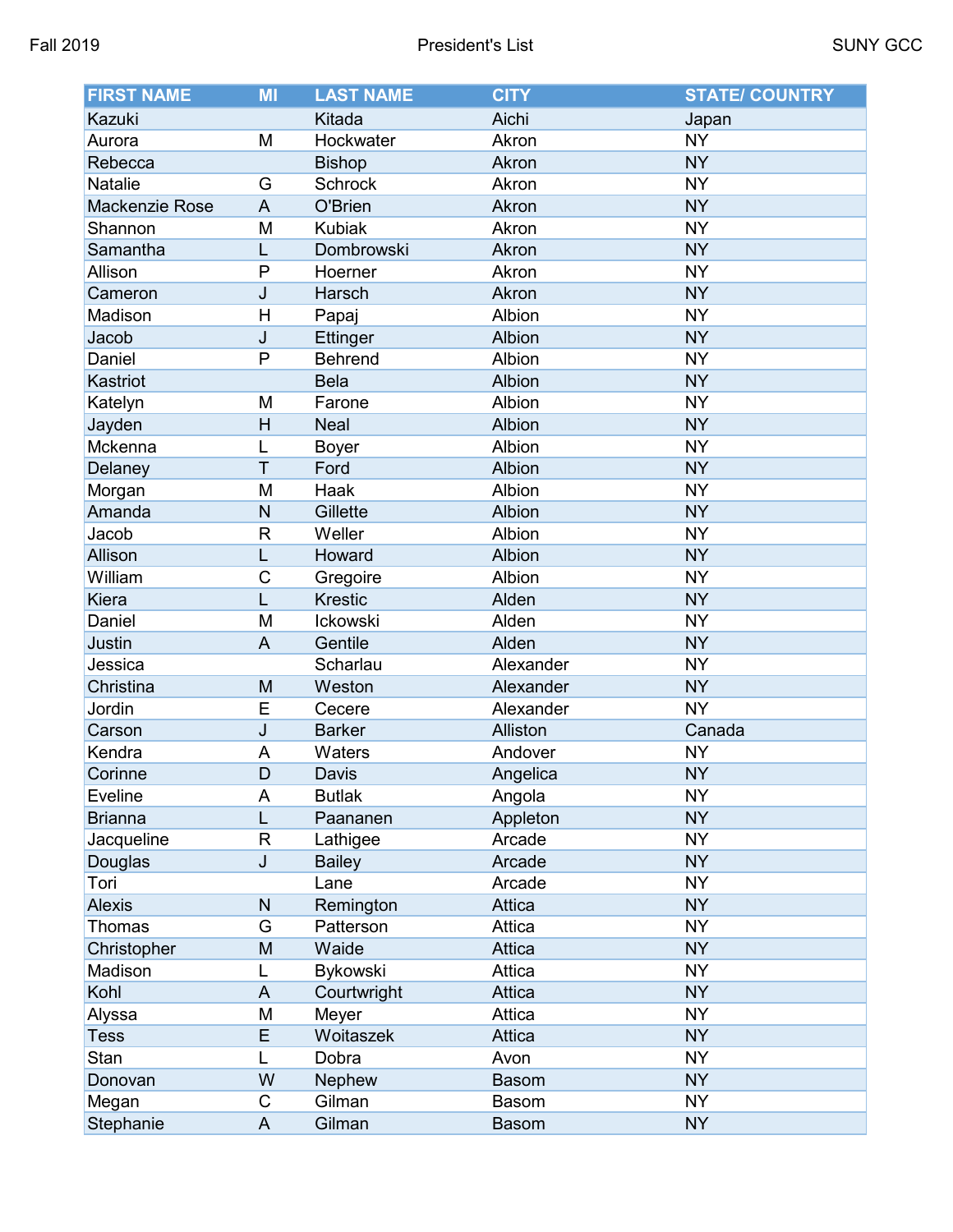| <b>FIRST NAME</b> | MI                        | <b>LAST NAME</b> | <b>CITY</b>       | <b>STATE/ COUNTRY</b> |
|-------------------|---------------------------|------------------|-------------------|-----------------------|
| <b>Beth</b>       | E                         | <b>Balash</b>    | Batavia           | <b>NY</b>             |
| Megan             | E                         | Jacques          | <b>Batavia</b>    | <b>NY</b>             |
| Jocelyn           | E                         | Castaneda        | Batavia           | <b>NY</b>             |
| Thomas            |                           | Claffey          | <b>Batavia</b>    | <b>NY</b>             |
| <b>Stacey</b>     | С                         | Johnston         | Batavia           | <b>NY</b>             |
| Kristen           | $\mathsf{R}$              | Gloskowski       | <b>Batavia</b>    | <b>NY</b>             |
| Courtney          | M                         | DiGennaro        | Batavia           | <b>NY</b>             |
| Kaitlyn           |                           | Rought           | <b>Batavia</b>    | <b>NY</b>             |
| Samuel            | G                         | Rigerman         | Batavia           | <b>NY</b>             |
| Gregory           | D                         | Metz             | <b>Batavia</b>    | <b>NY</b>             |
| Conner            | R                         | Schmit           | Batavia           | <b>NY</b>             |
| Jonathan          | A                         | <b>Barber</b>    | Batavia           | <b>NY</b>             |
| <b>Tyler</b>      | $\mathsf{R}$              | Fuller           | Batavia           | <b>NY</b>             |
| Dominic           |                           | Donley           | <b>Batavia</b>    | <b>NY</b>             |
| Steven            | M                         | Geyer            | Batavia           | <b>NY</b>             |
| Abigail           | $\mathsf{R}% _{T}$        | Swinehart        | <b>Batavia</b>    | <b>NY</b>             |
| Lindsey           | M                         | Turrell          | Batavia           | <b>NY</b>             |
| <b>Bethany</b>    | J                         | Ruffino          | <b>Batavia</b>    | <b>NY</b>             |
| Macy              | A                         | Midla            | Batavia           | <b>NY</b>             |
| Trevor            | J                         | Zewan            | <b>Batavia</b>    | <b>NY</b>             |
| Mackenzie         | M                         | Pedersen         | Batavia           | <b>NY</b>             |
| Gaoquan           |                           | Cui              | <b>Batavia</b>    | <b>NY</b>             |
| Shane             | Τ                         | Cockle           | Batavia           | <b>NY</b>             |
| Stephanie         | L                         | Gordon           | Batavia           | <b>NY</b>             |
| Corinne           | Κ                         | Saluste          | Batavia           | <b>NY</b>             |
| Kimberly          | M                         | <b>Truesdell</b> | <b>Batavia</b>    | <b>NY</b>             |
| Chloe             | G                         | Rapone           | Batavia           | <b>NY</b>             |
| Jennifer          | M                         | <b>Bartz</b>     | <b>Batavia</b>    | <b>NY</b>             |
| Philip            | S                         | Koziol           | Batavia           | <b>NY</b>             |
| <b>Tylin</b>      | $\boldsymbol{\mathsf{A}}$ | Torcello         | <b>Batavia</b>    | <b>NY</b>             |
| Ryan              | J                         | Kabel            | Batavia           | <b>NY</b>             |
| <b>Bonnie</b>     | G                         | Edwards          | Batavia           | <b>NY</b>             |
| Anne              | M                         | Koestler         | Batavia           | <b>NY</b>             |
| Jessica           |                           | Accardi          | Batavia           | <b>NY</b>             |
| <b>Bailey</b>     | G                         | Faucett          | Batavia           | <b>NY</b>             |
| <b>Austin</b>     | J                         | Davis            | Batavia           | <b>NY</b>             |
| Emily             | S                         | Alvut            | Batavia           | <b>NY</b>             |
| Eaommon           | M                         | Clancy           | <b>Bath</b>       | <b>NY</b>             |
| Melinda           | Τ                         | Rodriguez        | Bergen            | <b>NY</b>             |
| Joshua            | P                         | Robinson         | Bergen            | <b>NY</b>             |
| Danielle          | M                         | Joyce            | Bergen            | <b>NY</b>             |
| Marlaina          |                           | Fee              | Bergen            | <b>NY</b>             |
| Ellie             | J                         | Bayer            | <b>Berlin</b>     | VT                    |
| Linxin            |                           | Zha              | <b>Bliss</b>      | <b>NY</b>             |
| <b>Brenda</b>     |                           | Kraft            | Bloomfield        | <b>NY</b>             |
| Alana             | B                         | James            | <b>Bloomfield</b> | <b>NY</b>             |
| Vitor             | V                         | Suzarte          | Brasilia, DF      | <b>Brazil</b>         |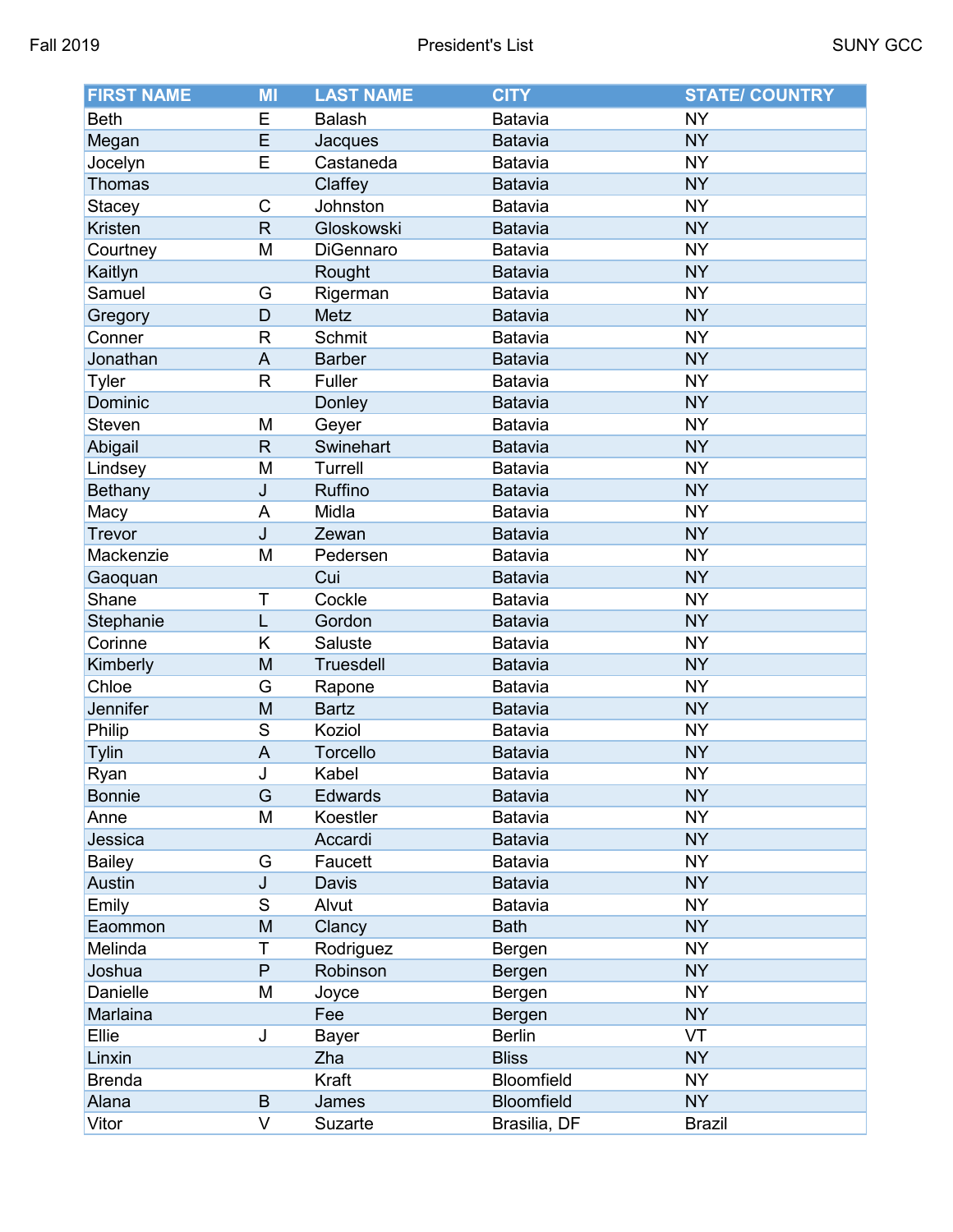| <b>FIRST NAME</b> | MI             | <b>LAST NAME</b> | <b>CITY</b>      | <b>STATE/ COUNTRY</b>       |
|-------------------|----------------|------------------|------------------|-----------------------------|
| Marissa           | $\overline{A}$ | Salonen-Roperti  | <b>Brockport</b> | <b>NY</b>                   |
| Selina            |                | Lopez            | <b>Brockport</b> | <b>NY</b>                   |
| Rebecca           | M              | <b>Steffen</b>   | <b>Brockport</b> | <b>NY</b>                   |
| Anna              | $\mathsf{R}$   | McCracken        | <b>Brockport</b> | <b>NY</b>                   |
| Edward            | C              | Gossling         | <b>Brockport</b> | <b>NY</b>                   |
| Rhea              |                | Gossling         | <b>Brockport</b> | <b>NY</b>                   |
| Patrick           | $\overline{A}$ | <b>Newell</b>    | <b>Brocton</b>   | <b>NY</b>                   |
| Nicole            | M              | <b>Kirbis</b>    | <b>Buffalo</b>   | <b>NY</b>                   |
| Alexandra         | M              | Lord             | <b>Byron</b>     | <b>NY</b>                   |
| MacKenzie         | G              | Rosse            | <b>Byron</b>     | <b>NY</b>                   |
| Tatianna          | $\mathsf C$    | Fahrer           | Caledonia        | <b>NY</b>                   |
| Jessica           |                | <b>Deritter</b>  | Canaseraga       | <b>NY</b>                   |
| <b>Charles</b>    | $\mathsf T$    | Mann             | Castile          | <b>NY</b>                   |
| Addison           | J              | Whalen           | Castile          | <b>NY</b>                   |
| Elaina            | K              | Conklin          | Castile          | <b>NY</b>                   |
| Jordan            | M              | Roblee           | Chaffee          | <b>NY</b>                   |
| Manami            |                | Itoh             | Chiba            | Japan                       |
| Dominic           |                | Laure            | Churchville      | <b>NY</b>                   |
| Jessica           | M              | Piper            | Churchville      | <b>NY</b>                   |
| Rachael           | L              | Willgens         | Churchville      | <b>NY</b>                   |
| Lexus             |                | <b>Austin</b>    | Churchville      | <b>NY</b>                   |
| Michaela          | E              | Curletta         | Churchville      | <b>NY</b>                   |
| <b>Blaise</b>     |                | Lucciano         | Clarence         | <b>NY</b>                   |
| Marco             |                | Lucciano         | Clarence         | <b>NY</b>                   |
| Kate              | $\overline{A}$ | Waldvogel        | Clarence         | <b>NY</b>                   |
| Joshua            | A              | Waldvogel        | Clarence         | <b>NY</b>                   |
| Jasmine           | $\overline{A}$ | Lang             | Conesus          | <b>NY</b>                   |
| Amanda            | $\mathsf{R}$   | <b>Knauss</b>    | Corfu            | <b>NY</b>                   |
| Carley            | D              | Staebell         | Corfu            | <b>NY</b>                   |
| Destin            | G              | Danser           | Corfu            | <b>NY</b>                   |
| Olivia            | Ġ              | Kohorst          | Corfu            | <b>NY</b>                   |
| Bethany           | A              | Pfennig          | Corfu            | <b>NY</b>                   |
| Jenna             | $\mathsf{N}$   | Salim            | Corfu            | <b>NY</b>                   |
| Rachel            | J              | Tebor            | Corfu            | <b>NY</b>                   |
| Katharine         | $\mathsf{N}$   | Smallwood        | Corfu            | <b>NY</b>                   |
| Rachel            | E              | Gelabale         | Curacao          | <b>Netherlands Antilles</b> |
| Jayson            | $\mathsf{N}$   | Libert           | Curacao          | <b>Netherlands Antilles</b> |
| Jordan            | M              | Specht           | Curacao          | <b>Netherlands Antilles</b> |
| Kaiden            | $\sf B$        | Davis            | Dalton           | <b>NY</b>                   |
| Emma              | J              | Gascon           | Dansville        | <b>NY</b>                   |
| Jade              | E              | Freeman          | <b>Dansville</b> | <b>NY</b>                   |
| William           | P              | Yaeger           | Dansville        | <b>NY</b>                   |
| Morgan            | A              | <b>Sliker</b>    | <b>Dansville</b> | <b>NY</b>                   |
| Ashlee            | M              | Dockstader       | Dansville        | <b>NY</b>                   |
| <b>Baylie</b>     | M              | Harnish          | <b>Dansville</b> | <b>NY</b>                   |
| Shaelyn           | R              | <b>Mark</b>      | Dansville        | <b>NY</b>                   |
| Reann             | H              | Johnson          | Dansville        | <b>NY</b>                   |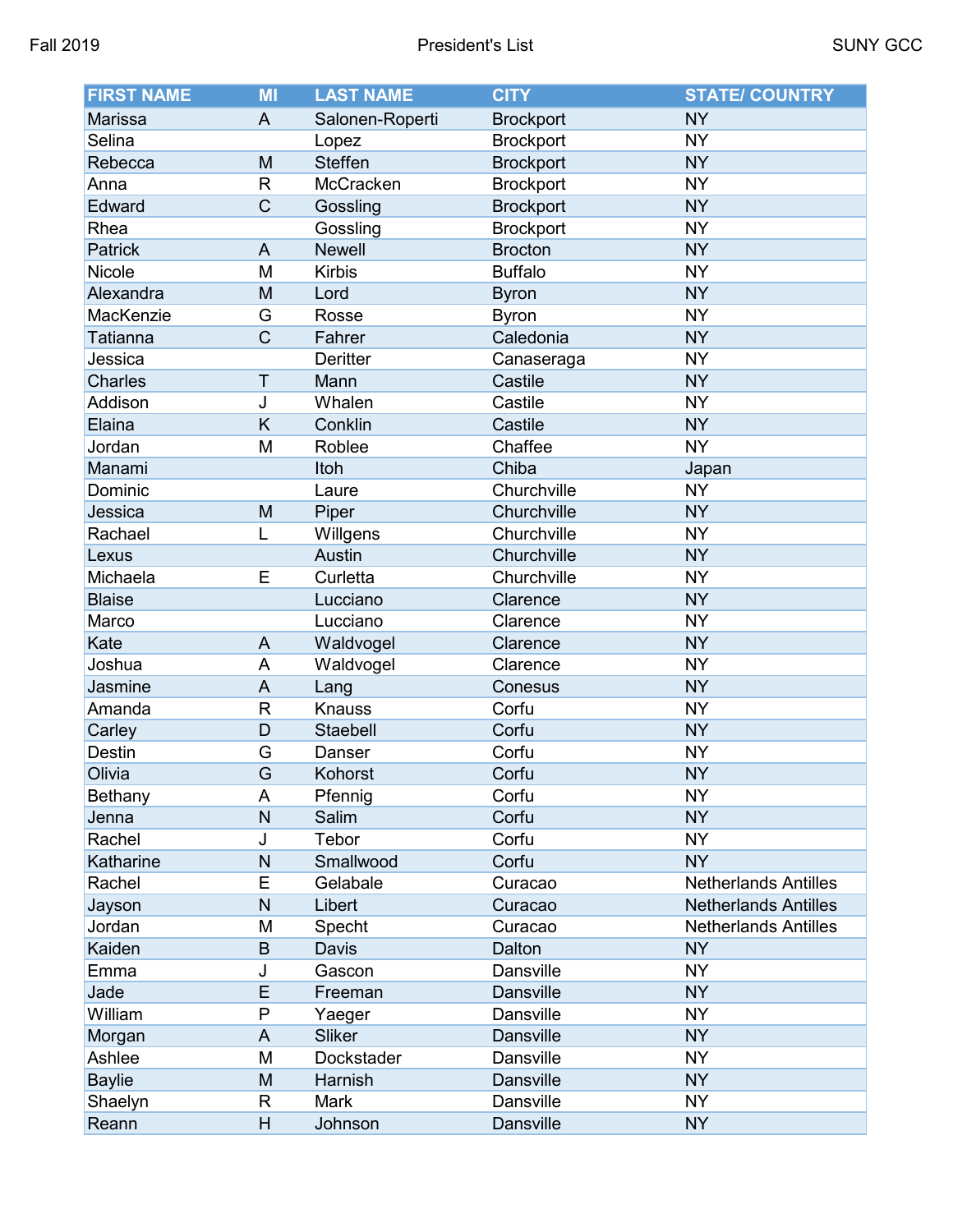| <b>FIRST NAME</b> | MI             | <b>LAST NAME</b> | <b>CITY</b>          | <b>STATE/ COUNTRY</b> |
|-------------------|----------------|------------------|----------------------|-----------------------|
| Shannon           | Κ              | Robinson         | <b>Dansville</b>     | <b>NY</b>             |
| <b>Dustin</b>     | D              | Wheeler          | <b>Darien Center</b> | <b>NY</b>             |
| Emily             | M              | Smith            | Delevan              | <b>NY</b>             |
| Cassandra         | E              | Kaminski         | <b>Dunkirk</b>       | <b>NY</b>             |
| <b>Scott</b>      | A              | Tanner           | East Bethany         | <b>NY</b>             |
| Heather           | $\mathsf{R}$   | Demmer           | East Bethany         | <b>NY</b>             |
| Jennifer          |                | Merrell          | East Bethany         | <b>NY</b>             |
| Ashley            | M              | Darling          | <b>East Concord</b>  | <b>NY</b>             |
| Taylore           |                | Dorman           | East Pembroke        | <b>NY</b>             |
| Jonathan          | D              | <b>Boyce</b>     | Elba                 | <b>NY</b>             |
| Emily             | L              | Reynolds         | Elba                 | <b>NY</b>             |
| Samantha          | J              | Nickerson        | Elba                 | <b>NY</b>             |
| Annika            |                | <b>Staffo</b>    | Fairport             | <b>NY</b>             |
| Juri              |                | Matsumoto        | Fukuoka              | Japan                 |
| Fu                |                | Kikuchi          | Fukuoka, Fukuoka     | Japan                 |
| Amber             |                | Sacco            | Gainesville          | <b>NY</b>             |
| Elisabeth         | A              | Foegen           | Gainesville          | <b>NY</b>             |
| Uriah             | H              | <b>Allis</b>     | Gasport              | <b>NY</b>             |
| Angela            | A              | Pollock          | Geneseo              | <b>NY</b>             |
| Benjamin          | L              | Ludlow           | Geneseo              | <b>NY</b>             |
| Laura             | A              | <b>Kissel</b>    | Glenmont             | <b>NY</b>             |
| Amanda            | J              | Lawrence         | <b>Grand Island</b>  | <b>NY</b>             |
| Chase             | R              | <b>Burgess</b>   | Groveland            | <b>NY</b>             |
| <b>Brennan</b>    | $\overline{C}$ | Zaremba          | Hamlin               | <b>NY</b>             |
| Courtney          | M              | Wurzer           | Henrietta            | <b>NY</b>             |
| Jan               |                | Schmalenberg     | Herzogenaurach       | Germany               |
| Runo              |                | Suzuki           | Hokkaido             | Japan                 |
| Rena              | $\mathsf B$    | <b>Blanco</b>    | Holley               | <b>NY</b>             |
| Abigail           | R              | Willis           | Holley               | <b>NY</b>             |
| Courtney          | T              | Strickland       | Holley               | <b>NY</b>             |
| Elizabeth         | J              | Easton           | <b>Honeoye Falls</b> | <b>NY</b>             |
| Emily             | $\mathsf{R}$   | <b>Bartz</b>     | Java Center          | <b>NY</b>             |
| Mizuho            |                | Tachiyama        | Kagoshima            | Japan                 |
| Hana              |                | Ominato          | Kanagawa             | Japan                 |
| Haruto            |                | Yokoyama         | Kanagawa             | Japan                 |
| Darcey            |                | Pszyk            | Kent                 | <b>NY</b>             |
| Hannah            | P              | <b>Kirisits</b>  | Lancaster            | <b>NY</b>             |
| Rebecca           | D              | Mikolon          | Lancaster            | <b>NY</b>             |
| Isabel            | M              | Farley           | Lancaster            | <b>NY</b>             |
| Taylor            | M              | Sherman          | Le Roy               | <b>NY</b>             |
| Cecil             | A              | Caballero        | Le Roy               | <b>NY</b>             |
| <b>Brittaney</b>  | M              | Lang             | Le Roy               | <b>NY</b>             |
| Erin              | M              | Cappotelli       | Le Roy               | <b>NY</b>             |
| Morgan            | ${\sf N}$      | Ferrara          | Le Roy               | <b>NY</b>             |
| Grace             | A              | Adams            | Lima                 | <b>NY</b>             |
| <b>Dustin</b>     | D              | Ayers            | Livonia              | <b>NY</b>             |
| Bernardo          |                | Lobato Strehl    | Lockport             | <b>NY</b>             |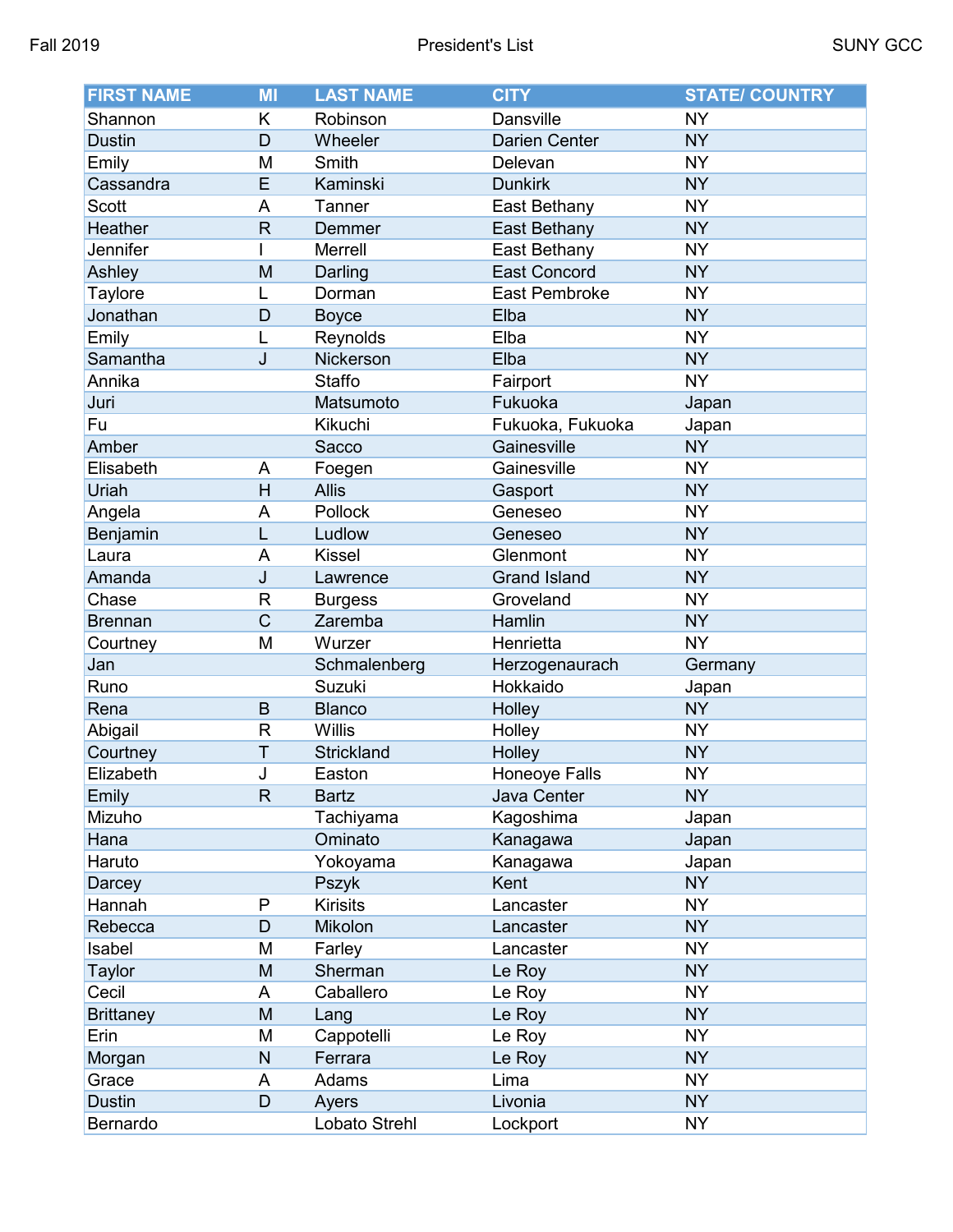| <b>FIRST NAME</b> | MI             | <b>LAST NAME</b> | <b>CITY</b>         | <b>STATE/ COUNTRY</b> |
|-------------------|----------------|------------------|---------------------|-----------------------|
| Emalee            | A              | Houseman         | Lyndonville         | <b>NY</b>             |
| Chantel           | M              | Montalvo         | Medina              | <b>NY</b>             |
| Camille           | $\mathsf{R}$   | Pollock          | Medina              | <b>NY</b>             |
| <b>Brianna</b>    | L              | <b>Meyers</b>    | Medina              | <b>NY</b>             |
| Michelle          | M              | Wright           | Medina              | <b>NY</b>             |
| Laurie            | K              | Marchner         | Medina              | <b>NY</b>             |
| Amanda            | M              | Nottingham       | Medina              | <b>NY</b>             |
| Ariana            | M              | Pluskwa          | Medina              | <b>NY</b>             |
| Debra             | L              | Regan            | Medina              | <b>NY</b>             |
| Anna              | L              | Adams            | Menziken            | Switzerland           |
| Marianne          |                | Luna             | Middleport          | <b>NY</b>             |
| Kelly             | A              | Werth            | Middleport          | <b>NY</b>             |
| Gillian           |                | Schyve           | Middleport          | <b>NY</b>             |
| Nao               |                | Furukawa         | Miyagi              | Japan                 |
| <b>Tirzah</b>     | A              | <b>Bishel</b>    | Modesto             | CA                    |
| Thanayma          | Z              | Jimenez-Padilla  | <b>Mount Morris</b> | <b>NY</b>             |
| <b>Trevor</b>     | G              | Dona             | Murray              | <b>NY</b>             |
| Matthew           |                | Liebler          | North Java          | <b>NY</b>             |
| Nicholas          | D              | Zandrowicz       | North Java          | <b>NY</b>             |
| Rachel            | J              | Grande           | North Tonawanda     | <b>NY</b>             |
| Jennifer          | M              | Konieczny        | Oakfield            | <b>NY</b>             |
| Sakura            |                | Nagashima        | Osaka               | Japan                 |
| Momoka            |                | Yoshida          | Osaka               | Japan                 |
| Riko              |                | Mihara           | Osaka               | Japan                 |
| Colby             | M              | Tillotson        | Pavilion            | <b>NY</b>             |
| Jessica           | A              | Ruiz             | Pavilion            | <b>NY</b>             |
| Rebecca           | E              | Siglin           | Penfield            | <b>NY</b>             |
| Hayden            | Κ              | Langless         | Perry               | <b>NY</b>             |
| Aubrey            | N              | Newton           | Perry               | <b>NY</b>             |
| Jeremy            | J              | Swain            | Perry               | <b>NY</b>             |
| Mikayla           | $\overline{R}$ | Popovice         | Perry               | <b>NY</b>             |
| Alissa            |                | Walus            | Piffard             | <b>NY</b>             |
| Jayson            | $\mathsf{R}$   | Faynor           | Pittsford           | <b>NY</b>             |
| John              | R              | Faynor           | Pittsford           | <b>NY</b>             |
| Katelyn           | A              | Lamphier         | Pittsford           | <b>NY</b>             |
| Kaylee            | L              | Willmart         | Portageville        | <b>NY</b>             |
| Futa              |                | Kubo             | Queensland          | Australia             |
| Kathrine Mary     | н              | Schusler         | Rochester           | <b>NY</b>             |
| Serena            |                | Tremblay         | Rochester           | <b>NY</b>             |
| Lucy              | B              | O'Neill          | Rochester           | <b>NY</b>             |
| Todd              | M              | Armstrong        | Rochester           | <b>NY</b>             |
| Ziare             | Z              | Evans            | Rochester           | <b>NY</b>             |
| <b>Sheree</b>     |                | <b>Nellons</b>   | Rochester           | <b>NY</b>             |
| Kristyn           | A              | Coccitti         | Rochester           | <b>NY</b>             |
| Amy               |                | <b>Borden</b>    | Rochester           | <b>NY</b>             |
| Samantha          |                | Rodriguez        | Rochester           | <b>NY</b>             |
| Cadeeja           | J              | <b>Tanksley</b>  | Rochester           | <b>NY</b>             |
|                   |                |                  |                     |                       |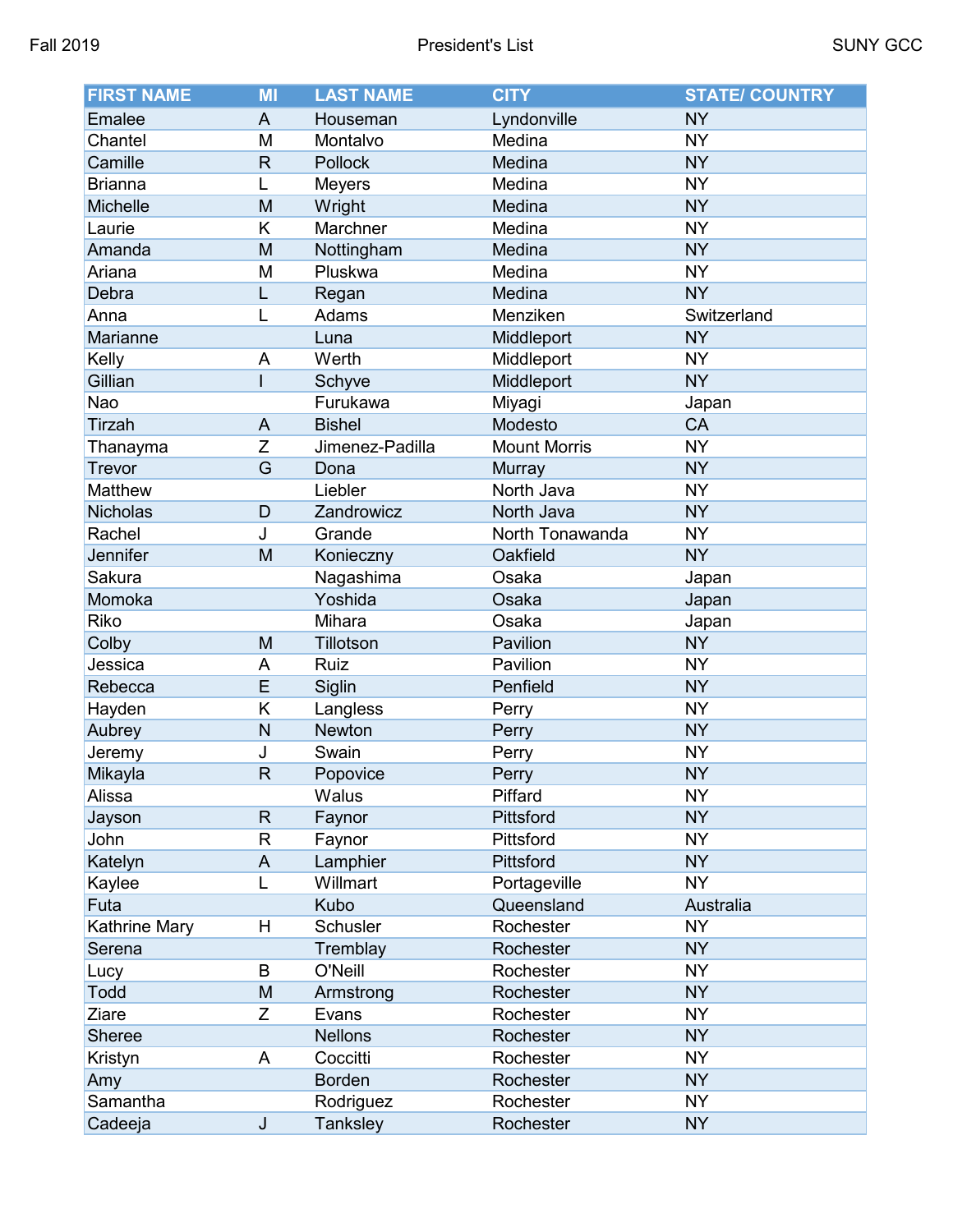| <b>FIRST NAME</b> | MI                 | <b>LAST NAME</b> | <b>CITY</b>           | <b>STATE/ COUNTRY</b> |
|-------------------|--------------------|------------------|-----------------------|-----------------------|
| Destiny           |                    | Jones            | Rochester             | <b>NY</b>             |
| Kaylin            | $\mathsf{N}$       | Schlonski        | Rochester             | <b>NY</b>             |
| Christopher       | J                  | Herbert          | Rochester             | <b>NY</b>             |
| William           | $\mathsf{R}% _{T}$ | <b>Brewer</b>    | Rochester             | <b>NY</b>             |
| Zachary           | C                  | Glidden          | Rochester             | <b>NY</b>             |
| Frank             |                    | <b>Brienza</b>   | Rochester             | <b>NY</b>             |
| Marina            |                    | Ikejiri          | Saga-ken              | Japan                 |
| Chie              |                    | Kai              | Sakai, Osaka          | Japan                 |
| Allyssa           | M                  | Seilheimer       | Scottsville           | <b>NY</b>             |
| Jake              | T                  | Wegener          | Seminole              | <b>FL</b>             |
| <b>Tristin</b>    | E                  | Lindsey          | <b>Silver Springs</b> | <b>NY</b>             |
| Hannah            | L                  | <b>Drouhard</b>  | <b>Silver Springs</b> | <b>NY</b>             |
| Jordyn            | L                  | Muehlig          | <b>Silver Springs</b> | <b>NY</b>             |
| Grace             | A                  | <b>McComb</b>    | South Fallsburg       | <b>NY</b>             |
| Josef             | E                  | <b>Scheel</b>    | Spencerport           | <b>NY</b>             |
| Gia               | M                  | Surace           | Spencerport           | <b>NY</b>             |
| Olivia            | R                  | Hunt             | <b>Spring Hill</b>    | <b>FL</b>             |
| <b>Alexis</b>     | Ĺ                  | <b>Powers</b>    | <b>Stafford</b>       | <b>NY</b>             |
| Kelsey            | E                  | Ehrhart          | Stafford              | <b>NY</b>             |
| Madison           | $\mathsf{R}$       | Perry            | Strykersville         | <b>NY</b>             |
| Seth              | A                  | Kirsch           | Strykersville         | <b>NY</b>             |
| Caitlynne         | O                  | <b>Tape</b>      | Syracuse              | <b>NY</b>             |
| <b>Tracy</b>      | L                  | <b>Birdslow</b>  | Syracuse              | <b>NY</b>             |
| Miu               |                    | Kasagi           | Tokyo                 | Japan                 |
| Momoko            |                    | Masuda           | Tokyo                 | Japan                 |
| Miyabi            |                    | Kondo            | Tokyo                 | Japan                 |
| Yuki              |                    | Kajima           | Tokyo                 | Japan                 |
| Yuka              |                    | Ito              | Tokyo                 | Japan                 |
| Ayano             |                    | Tanaka           | Tokyo                 | Japan                 |
| Sachiko           |                    | Someya           | Usa, Oita             | Japan                 |
| Celina            | R                  | Almeter          | Varysburg             | <b>NY</b>             |
| Jose Manoel       |                    | Faria Cavalini   | Votuporanga, SP       | <b>Brazil</b>         |
| Corbin            | E                  | <b>Baker</b>     | Warsaw                | <b>NY</b>             |
| Jennie            | P                  | Mauer            | Warsaw                | NY <sub></sub>        |
| Genna             | R                  | Mann             | Warsaw                | <b>NY</b>             |
| <b>Tyler</b>      | B                  | Irwin            | Warsaw                | <b>NY</b>             |
| Toupoc            | W                  | Allen            | Warsaw                | <b>NY</b>             |
| Ryan              | P                  | Smith            | Warsaw                | <b>NY</b>             |
| Farren            | N                  | Jordan           | Warsaw                | <b>NY</b>             |
| Zachary           | $\mathsf R$        | Hellwig          | Warsaw                | <b>NY</b>             |
| Isaac             | J                  | Strusinski       | Warsaw                | <b>NY</b>             |
| Tori              | ${\sf R}$          | Waldraff         | Warsaw                | <b>NY</b>             |
| Tyler             | D                  | Stachowiak       | Warsaw                | <b>NY</b>             |
| Michael           | $\mathsf S$        | Stenson          | Warsaw                | <b>NY</b>             |
| <b>Brendan</b>    | D                  | Kaczmarek        | Warsaw                | <b>NY</b>             |
| Ashley            | E                  | Hearn            | Waterloo              | <b>NY</b>             |
| Alexander         | P                  | Chevier          | Waterport             | <b>NY</b>             |